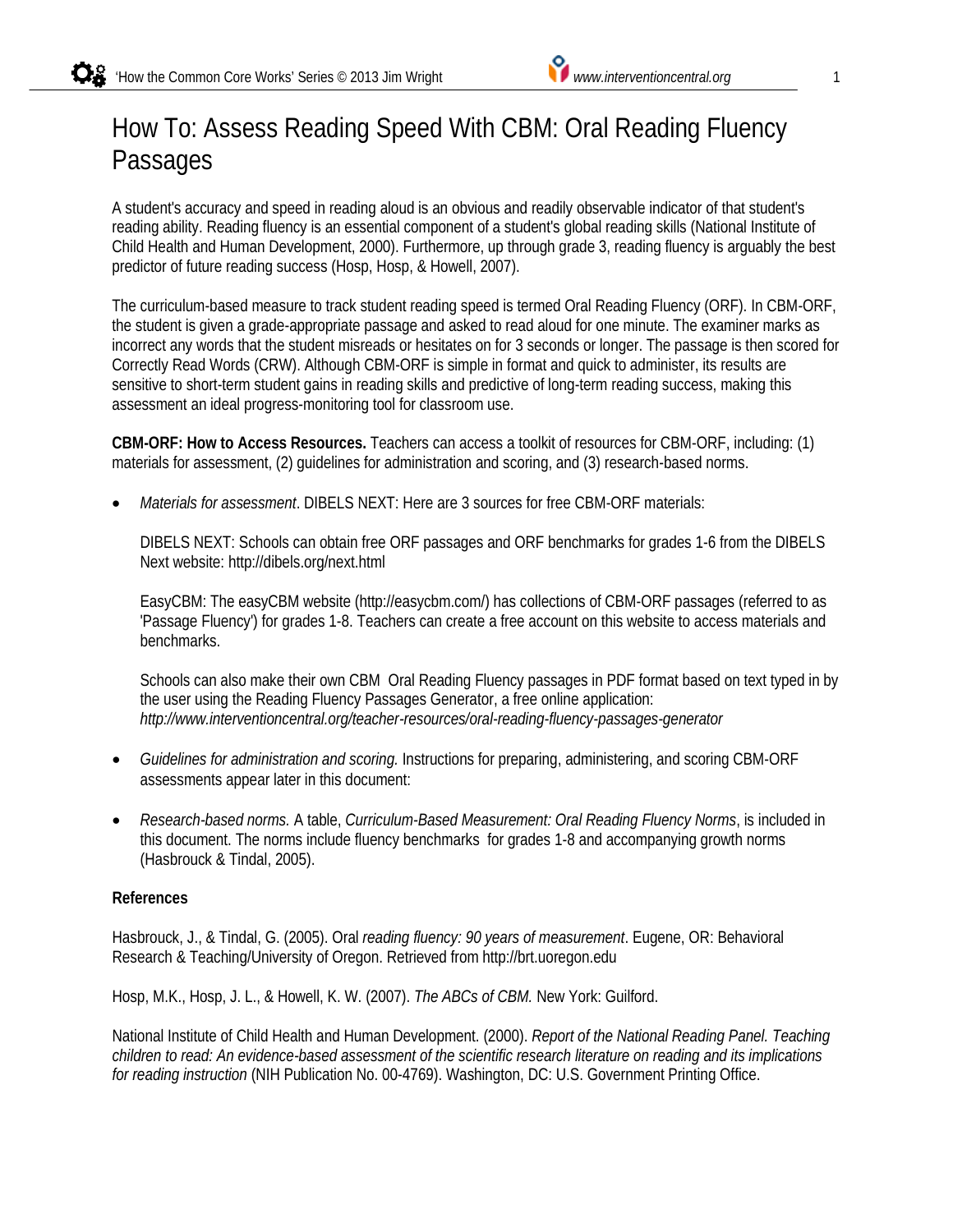## Curriculum-Based Measurement-Oral Reading Fluency (ORF): Guidelines for Use

### **CBM-ORF: Description**

CBM-ORF measures a student's reading fluency by having that student read aloud for 1 minute from a prepared passage. During the student's reading, the examiner makes note of any reading errors in the passage. Then the examiner scores the passage by calculating the number of words read correctly.

#### **CBM-ORF: Materials**

The following materials are needed to administer a CBM-ORF passage:

- Student and examiner copies of a CBM-ORF passage (the process for creating ORF passages is described below)
- **Stopwatch**

#### **CBM-ORF: Preparation**

When assessing a student's Oral Reading Fluency skills, the examiner chooses 3 grade-appropriate passages. For children in the 1st and 2nd grades, each passage should be at least 150 words long, while passages of at least 250 words should be prepared for older students. Passages selected should not contain too much dialog and should avoid an excessive number of foreign words or phrases. In addition, only prose passages should be used in CBM assessments. Poetry and drama should be avoided because they tend to vary considerably and do not represent the kind of text typically encountered by students.

For ease of administration, the instructor will want to prepare examiner and student copies of each passage. Ideally, reading passages should be free of illustrations that may help a child to interpret the content of the text. The examiner copy should have a cumulative word total listed along the right margin of the passage for ease of scoring (see Figure 1).

It is strongly recommended that teachers use existing collections of well-constructed, reading passages organized by grade-level when conducting Oral Reading Fluency assessments. Here are 3 sources for free CBM-ORF materials:

DIBELS NEXT: Schools can obtain free ORF passages and ORF benchmark norms for grades 1-6 from the DIBELS Next website: *http://dibels.org/next.html*

| Figure 1: Example of CBM Oral Reading Fluency Probe<br><b>Examiner Copy</b> |    | <b>Student Copy</b>                                          |  |
|-----------------------------------------------------------------------------|----|--------------------------------------------------------------|--|
| Summertime! How lovely it was in the country, with                          | 9  | Summertime! How lovely it was in the country, with           |  |
| the wheat standing yellow, the oats green, and the hay all                  | 20 | the wheat standing yellow, the oats green, and the hay all   |  |
| stacked down in the grassy meadows! And there went the stork                | 31 | stacked down in the grassy meadows! And there went the stork |  |
| on his long red legs, chattering away in Egyptian, for                      | 41 | on his long red legs, chattering away in Egyptian, for       |  |
| he had learned that language from his mother. The fields and                | 52 | he had learned that language from his mother. The fields and |  |
|                                                                             |    |                                                              |  |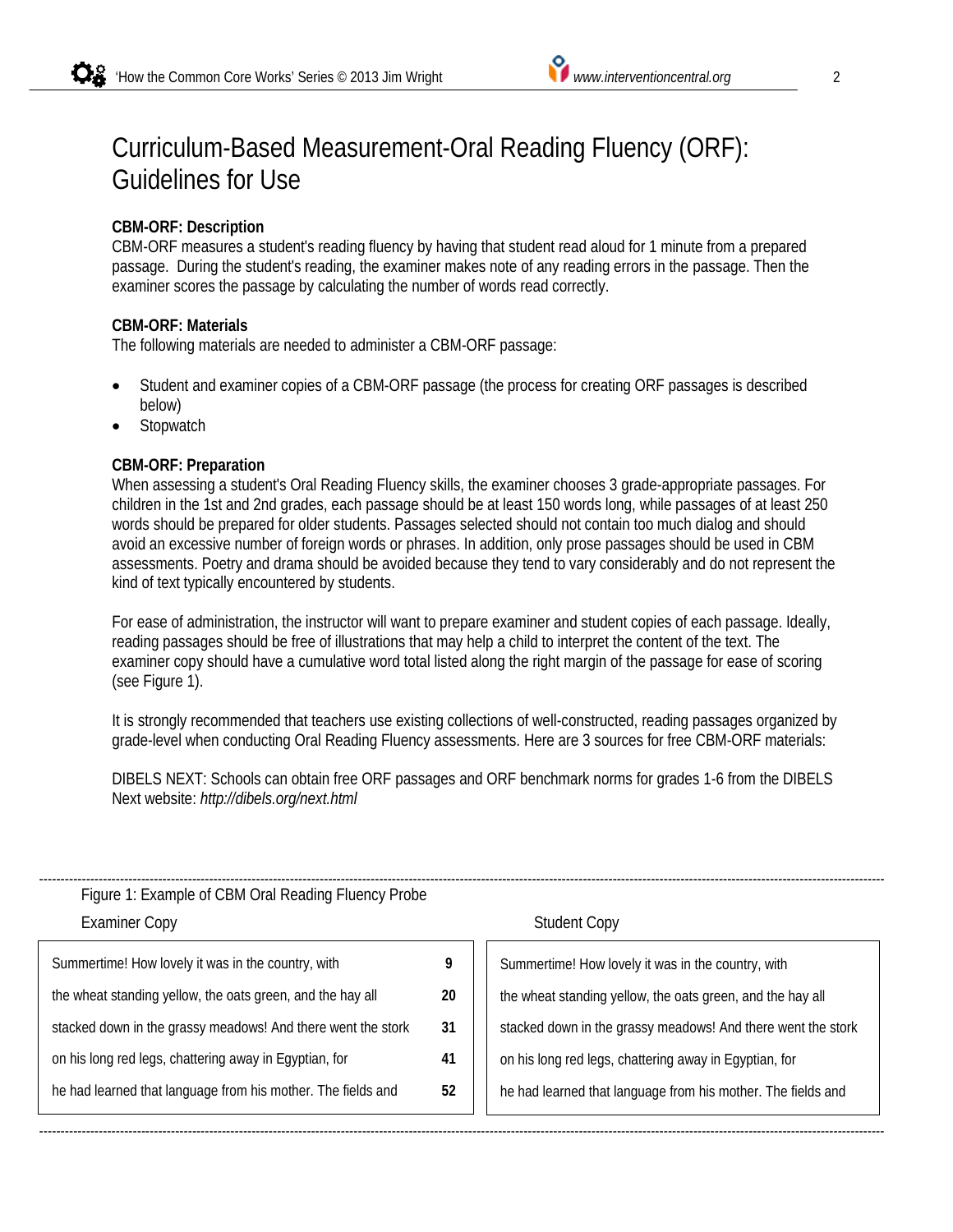EasyCBM: The easyCBM website (http://easycbm.com/) has collections of CBM-ORF passages (referred to as 'Passage Fluency') for grades 1-8. Teachers can create a free account on this website to access materials and benchmark norms.

Schools can also make their own CBM Oral Reading Fluency passages in PDF format based on text typed in by the user using the Reading Fluency Passages Generator, a free online application: *http://www.interventioncentral.org/teacher-resources/oral-reading-fluency-passages-generator*

#### **CBM-ORF: Directions for Administration** (Hosp, Hosp, & Howell, 2007; Wright, 2007)

- 1. The examiner and the student sit across the table from each other. The examiner hands the student the unnumbered copy of the CBM reading passage. The examiner takes the numbered copy of the passage, shielding it from the student's view.
- 2. The examiner says to the student: "When I say, 'begin', start reading aloud at the top of this page. Read across the page [demonstrate by pointing]. Try to read each word. If you come to a word you don't know, I'll tell it to you. Be sure to do your best reading. Are there any questions? [Pause] Begin."
- 3. The examiner starts the stopwatch when the student says the first word. If the student does not say the initial word within 3 seconds, the examiner says the word and starts the stopwatch.
- 4. As the student reads along in the text, the examiner records any errors by marking a slash (/) through the incorrectly read word. If the student hesitates for 3 seconds on any word, the examiner says the word and marks it as an error.
- 5. At the end of 1 minute, the examiner says, "Stop" and marks the student's concluding place in the text with a bracket ( ]).
- 6. *Initial Assessment:* If the examiner is assessing the student for the first time, the examiner administers a total of 3 reading passages during the session using the above procedures and takes the median (middle) score as the best estimate of the student's oral reading fluency.

*Progress-Monitoring:* If the examiner is monitoring student growth in oral reading fluency (and has previously collected ORF data), only one reading passage is given in the session.

#### **CBM-ORF: Directions for Practice**

If the student is not yet familiar with CBM-Oral Reading Fluency probes, the teacher can administer one or more practice ORF probes (using the administration guidelines above) and provide coaching and feedback as needed until assured that the student fully understands the assessment.

#### **CBM-ORF: Scoring Guidelines**

Reading fluency is calculated by first determining the total words attempted within the timed reading probe and then deducting from that total the number of incorrectly read words.

The following scoring rules will aid the instructor in marking the reading probe:

- Words read correctly are scored as correct:
- Self-corrected words are counted as correct.
- Repetitions are counted as correct.
- Examples of dialectical speech are counted as correct.
- Inserted words are ignored.
- Words read to the student by the examiner after 3 seconds are counted as errors.
- Mispronunciations are counted as errors. Example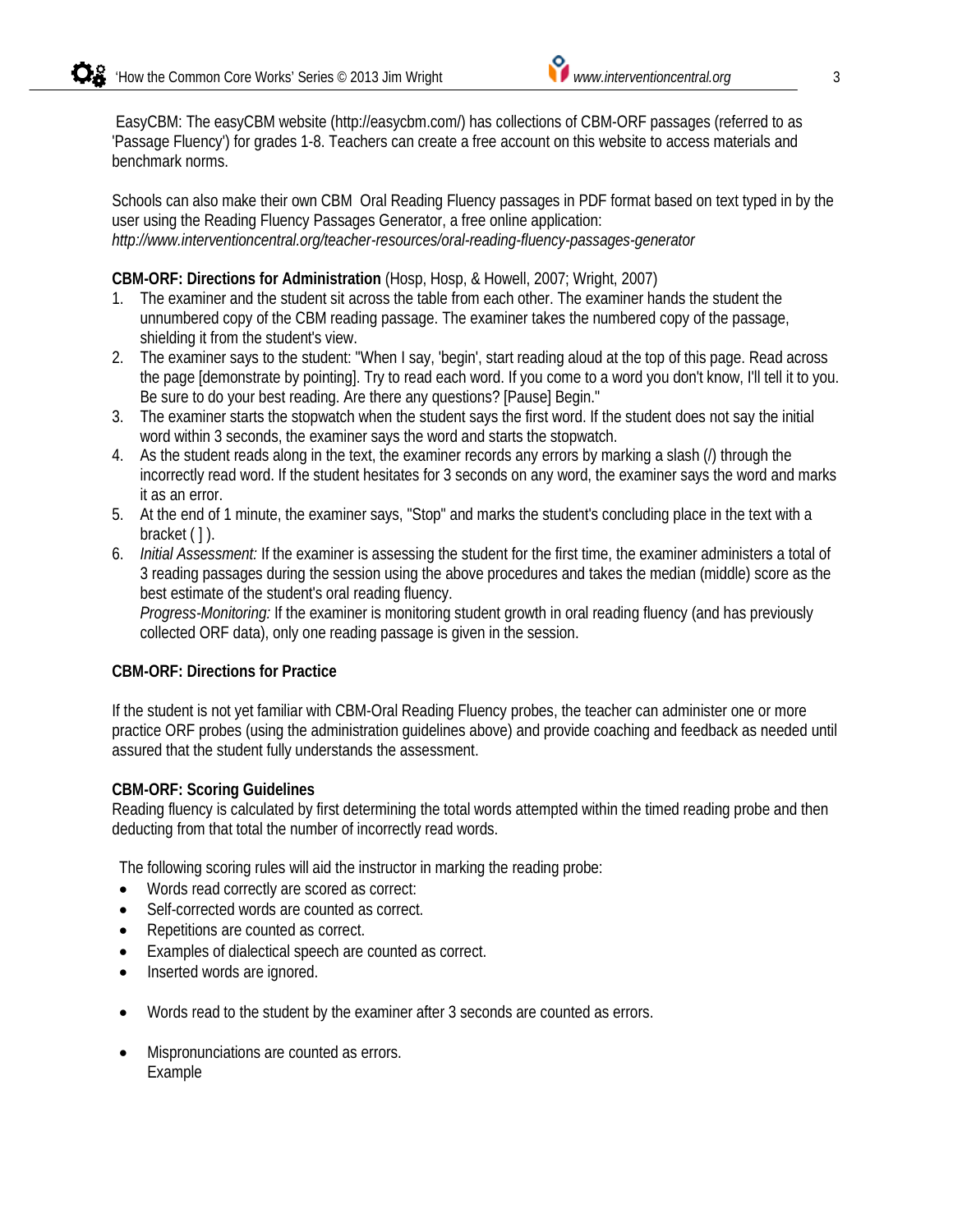Text: The small gray fox ran to the cover of the trees. Student: *"The smill gray fox ran to the cover of the trees."*

- Substitutions are counted as errors. Example Text: When she returned to the **house**, Grandmother called for Franchesca. Student: *"When she returned to the home, Grandmother called for Franchesca."*
- Omissions are counted as errors. Example Text: Anna could not compete in the last race. Student: *"Anna could not in the last race."*
- Transpositions of word-pairs are counted as a single error. Example Text: She looked at the bright, shining face of the sun. Student: *"She looked at the shining, bright face of the sun."*

#### **Computing reading-fluency rate in a single passage**

The scoring of a reading probe is straightforward. The examiner first determines how many words the reader actually attempted during the 1-minute reading sample. On the completed probe in Figure 2, for instance, the bracket near the end of the text indicates that the student attempted 48 words before his time expired. Next, the examiner counts up the number of errors made by the reader. On this probe, the student committed 4 errors. By deducting the number of errors from the total words attempted, the examiner arrives at the number of correctly read words per minute. This number serves as an estimate of reading fluency, combining as it does the student's speed and accuracy in reading. So by deducting the errors from total words attempted, we find that the child actually read 44 correct words in 1 minute.

Figure 2: Example of a scored reading probe *Total Read*  Summertime! How lovely it was in the country, with 9 *Words* = **48** the wheat standing yellow, the oats green, and the hay all 20 *Errors* = **4** stacked down in the grassy meadows! And there went the stork 31 on his long red legs, chattering away in Egyptian, for 41 *Correctly Read*  he had learned that language from his mother. The fields and 52 *Words* = **44** -------------------------------------------------------------------------------------------------------------------------------------------------------------------------------------------------------

#### **Accommodating omissions when scoring. . .**

When a student skips several connected words or even an entire line during a reading probe, that omission creates a special scoring dilemma. An omission, after all, is considered to be a single error of tracking, no matter how many words were skipped at one time. However, if all words omitted in a line were individually counted as errors, the student's error rate would be greatly inflated. The solution is for the examiner to subtract all but one of the words in each omission before computing the total words attempted.

Let's see how that score adjustment would work. On the completed probe in Figure 3, the student omitted the text of an entire line while reading aloud. The examiner drew a line through all the connected words skipped by the child in that omitted line of text. Because a total of 11 words were omitted, the examiner drops 10 of those words before calculating the total words attempted.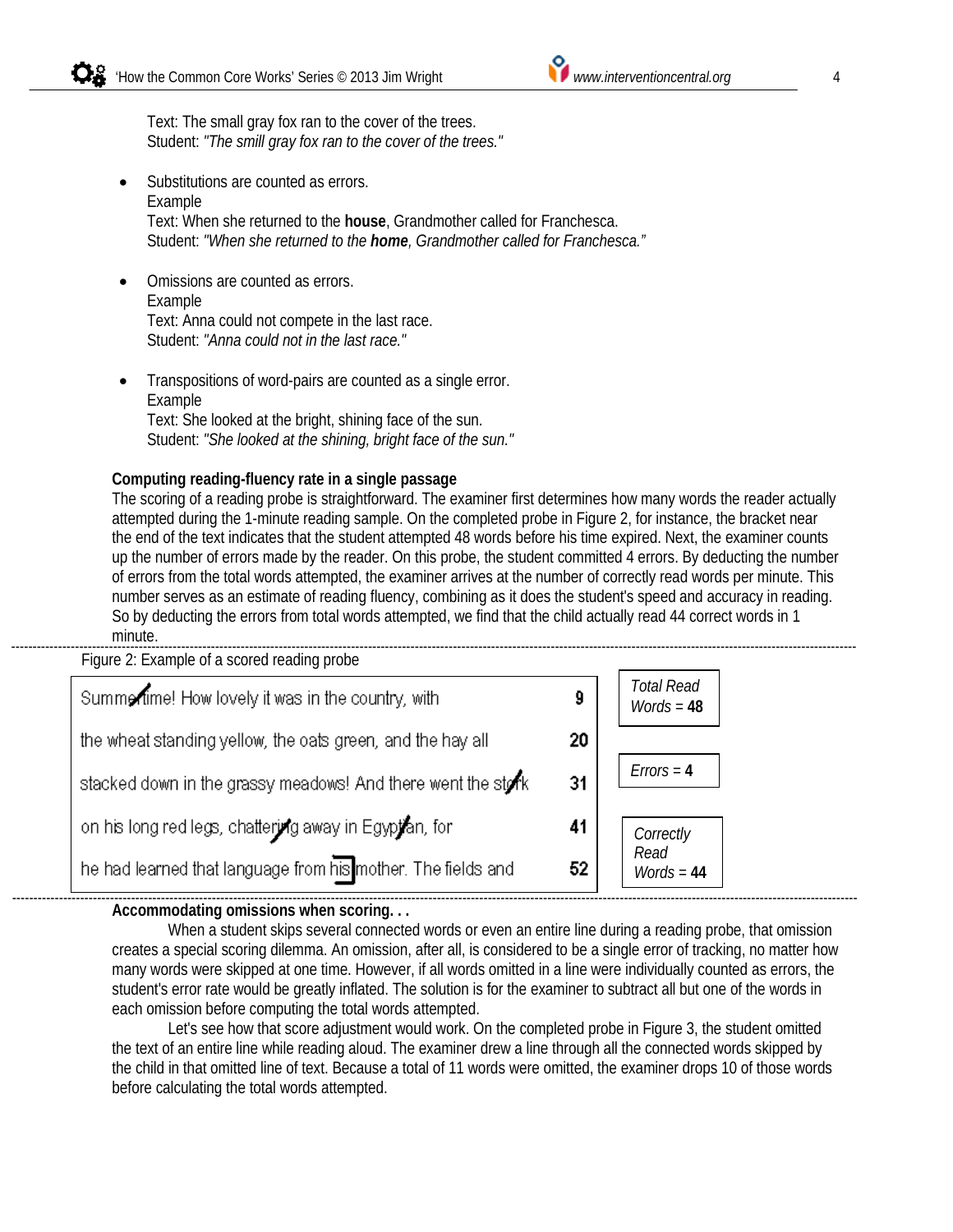When calculating the number of words the child attempted to read, the examiner notes that the child reached word 48 in the passage. Ten words are then deducted from the omitted lines to avoid inflating the error count. The adjusted figure for total words attempted is found to be 38 words. The child committed 5 errors (4 marked by slashes and 1 omission). These errors are subtracted from the revised figure of 38 total words attempted. Therefore, the number of correctly read words in this example would be 33.



#### **References**

Hosp, M. K., Hosp, J. L., & Howell, K. W. (2007). *The ABC's of CBM: A practical guide to curriculum-based measurement*. New York: Guilford Press.

Wright, J. (2007). The *RTI toolkit: A practical guide for schools.* Port Chester, NY: National Professional Resources, Inc.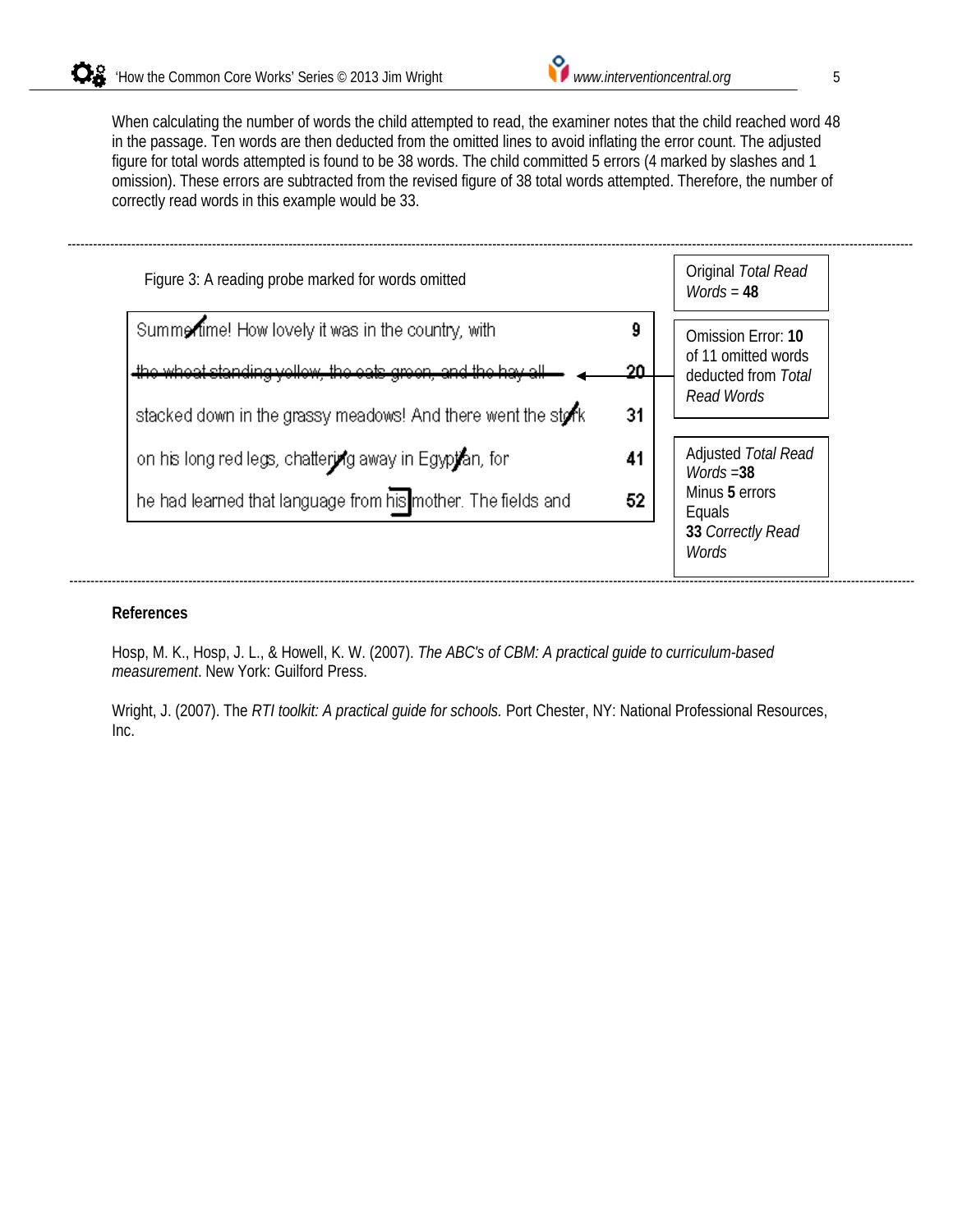### Curriculum-Based Measurement: Oral Reading Fluency Norms (Hasbrouck & Tindal, 2005)\*

**CBM-Oral Reading Fluency** assesses general reading performance (Espin et al., 2010), as well as reading speed. In an oral reading fluency assessment, the student reads aloud from a passage for 1 minute. The reading sample is scored for words read correctly (WRC) and errors.

| Grade          | Percentile       | Fall                           | Winter                         | Spring                         | <b>Weekly Growth</b><br>(Hasbrouck & Tindal, |
|----------------|------------------|--------------------------------|--------------------------------|--------------------------------|----------------------------------------------|
|                |                  | <b>Oral Reading</b><br>Fluency | <b>Oral Reading</b><br>Fluency | <b>Oral Reading</b><br>Fluency | 2005)                                        |
|                |                  | (Hasbrouck & Tindal,           | (Hasbrouck & Tindal,           | (Hasbrouck & Tindal,           |                                              |
|                |                  | 2005)                          | 2005)                          | 2005)                          |                                              |
|                | 50%ile           |                                | 23                             | 53                             | 1.9                                          |
|                | 25%ile           |                                | 12                             | 28                             | 1.0                                          |
|                | <b>10%ile</b>    |                                | 6                              | 15                             | 0.6                                          |
|                | 50%ile           | 51                             | 72                             | 89                             | 1.2                                          |
| $\overline{2}$ | 25%ile           | 25                             | 42                             | 61                             | 1.1                                          |
|                | <b>10%ile</b>    | 11                             | 18                             | 31                             | 0.6                                          |
|                |                  |                                |                                |                                |                                              |
| 3              | 50%ile<br>25%ile | 71                             | 92<br>62                       | 107                            | 1.1                                          |
|                | <b>10%ile</b>    | 44<br>21                       | 36                             | 78<br>48                       | 1.1<br>0.8                                   |
|                |                  |                                |                                |                                |                                              |
|                | 50%ile           | 94                             | 112                            | 123                            | 0.9                                          |
|                | 25%ile           | 68                             | 87                             | 98                             | 0.9                                          |
|                | <b>10%ile</b>    | 45                             | 61                             | 72                             | 0.8                                          |
| 5              | 50%ile           | 110                            | 127                            | 139                            | 0.9                                          |
|                | 25%ile           | 85                             | 99                             | 109                            | 0.8                                          |
|                | <b>10%ile</b>    | 61                             | 74                             | 83                             | 0.7                                          |
|                | 50%ile           | 127                            | 140                            | 150                            | 0.7                                          |
|                | 25%ile           | 98                             | 111                            | 122                            | 0.8                                          |
|                | <b>10%ile</b>    | 68                             | 82                             | 93                             | 0.8                                          |
|                |                  |                                |                                |                                |                                              |
|                | 50%ile           | 128                            | 136                            | 150                            | 0.7                                          |
|                | 25%ile           | 102                            | 109                            | 123                            | 0.7                                          |
|                | <b>10%ile</b>    | 79                             | 88                             | 98                             | 0.6                                          |
|                | 50%ile           | 133                            | 146                            | 151                            | 0.6                                          |
| 8              | 25%ile           | 106                            | 115                            | 124                            | 0.6                                          |
|                | <b>10%ile</b>    | 77                             | 84                             | 97                             | 0.6                                          |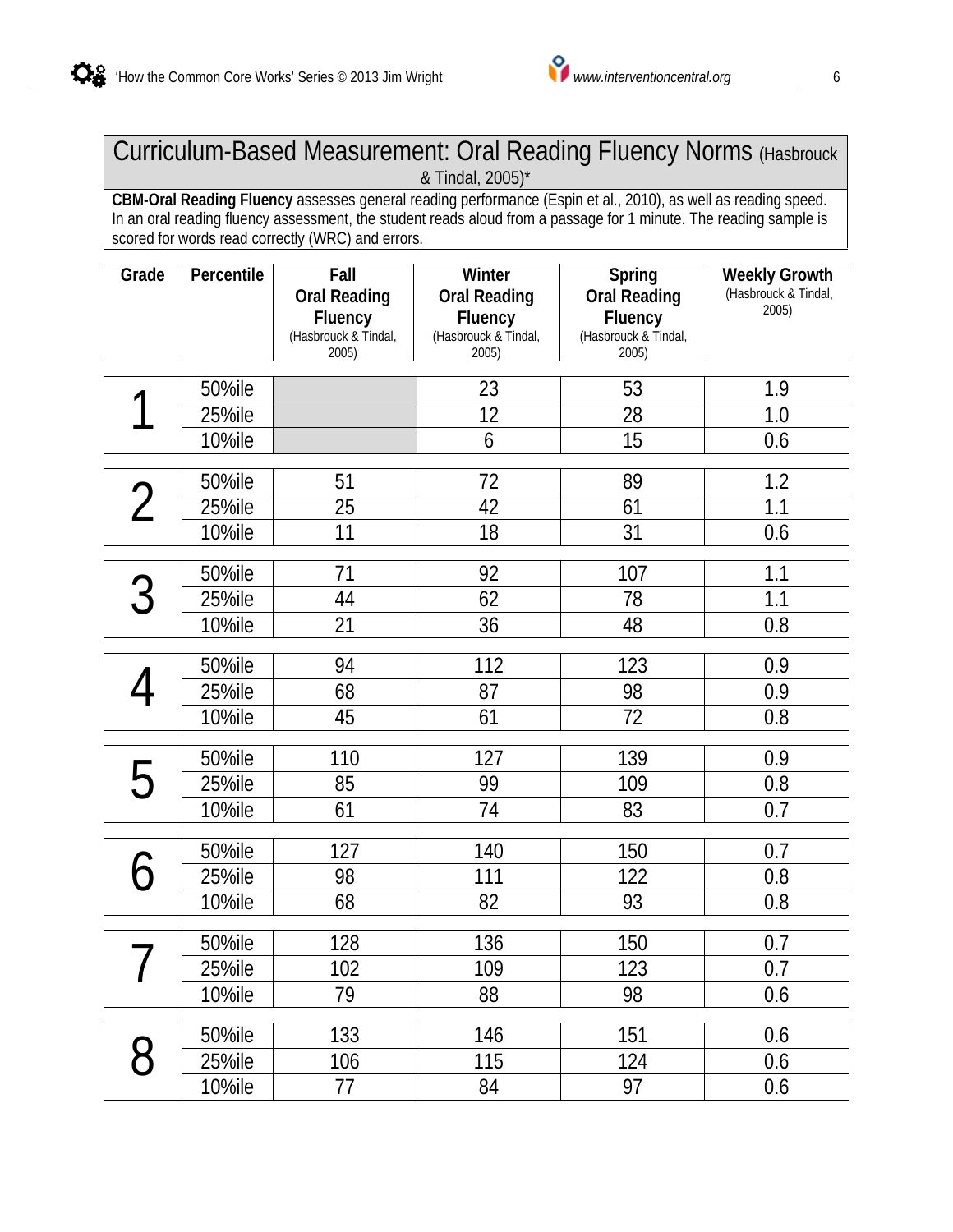#### **References:**

- Espin, C. Wallace, T., Lembke, E., Campbell, H., & Long, J. D. (2010). Creating a progress-monitoring system in reading for middle-school students: Tracking progress toward meeting high-stakes standards. *Learning Disabilities Research & Practice, 25*(2), 60-75.
- Hasbrouck, J., & Tindal, G. (2005). Oral *reading fluency: 90 years of measurement*. Eugene, OR: Behavioral Research & Teaching/University of Oregon. Retrieved from http://brt.uoregon.edu

**\*Reported Characteristics of Student Sample(s) Used to Compile These Norms:** 

• **Hasbrouck & Tindal, 2005:** *Number of Students Assessed:* 88167 students in fall norming;97237 students in winter norming; 112118 students in spring norming/*Geographical Location:* Nationwide/ *Socioeconomic Status:* Not reported / *Ethnicity of Sample:* Not reported/*Limited English Proficiency in Sample:* Not reported.

**Where to Find Materials:** Here are 3 sources for free CBM-Oral Reading Fluency materials:

DIBELS NEXT: Schools can obtain free ORF passages and ORF benchmarks for grades 1-6 from the DIBELS Next website: http://dibels.org/next.html

EasyCBM: The easyCBM website (http://easycbm.com/) has collections of CBM-ORF passages (referred to as 'Passage Fluency') for grades 1-8. Teachers can create a free account on this website to access materials and benchmarks.

Schools can also make their own CBM Oral Reading Fluency passages in PDF format based on text typed in by the user using the Reading Fluency Passages Generator, a free online application: *http://www.interventioncentral.org/teacher-resources/oral-reading-fluency-passages-generator*